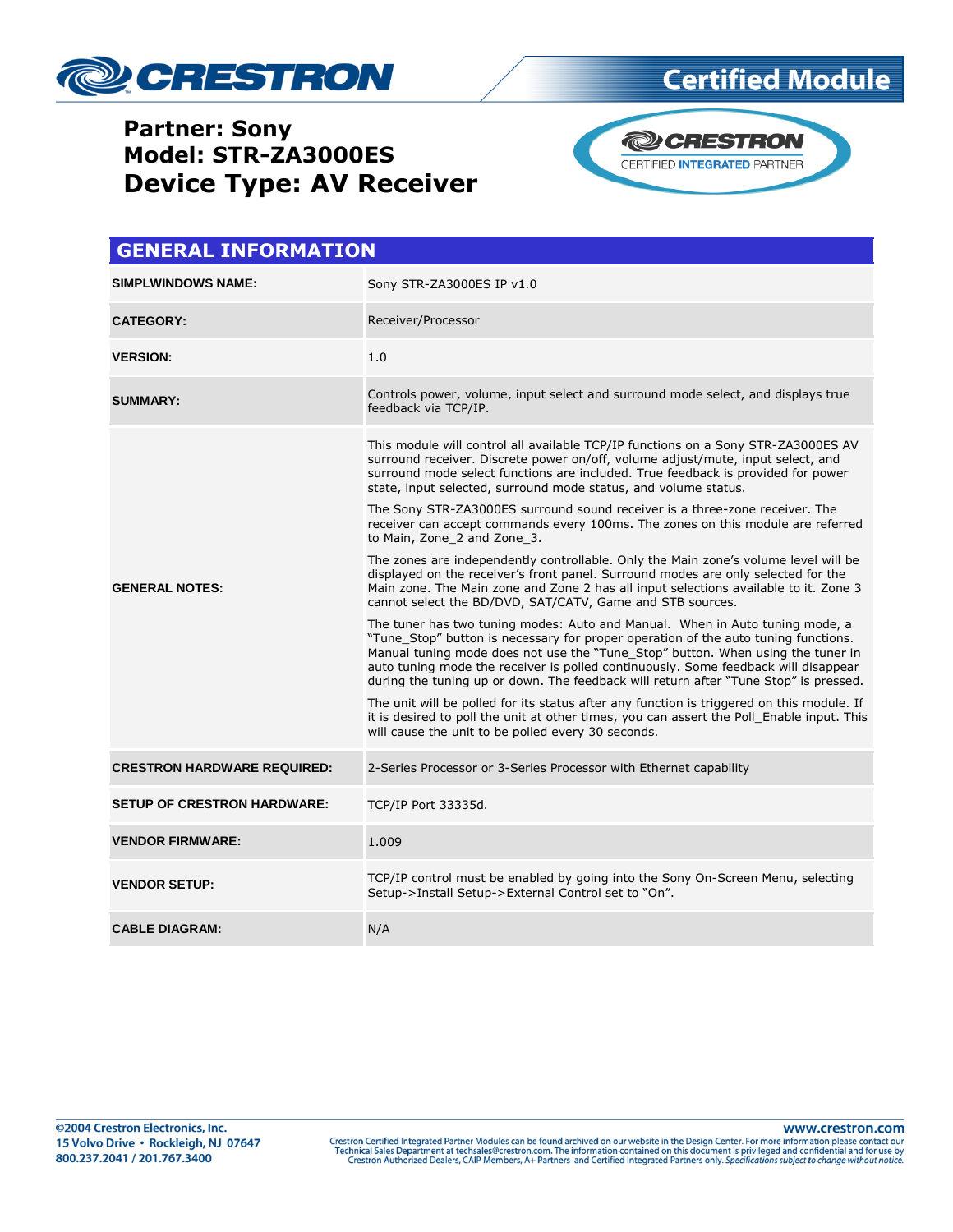

#### **Partner: Sony Model: STR-ZA3000ES Device Type: AV Receiver**



CERTIFIED INTEGRATED PARTNER

## **CONTROL:**

| Main_Power_ <on off="" toggle=""></on>   | D | Pulse to turn main zone power on or off.     |
|------------------------------------------|---|----------------------------------------------|
| Zone_2_Power_ <on off="" toggle=""></on> | D | Pulse to turn zone 2 power on or off.        |
| Zone_3_Power_ <on off="" toggle=""></on> | D | Pulse to turn zone 3 power on or off.        |
| Main_Volume_ <up down=""></up>           | D | Press to adjust main zone volume.            |
| Main_Mute_ <on off="" toggle=""></on>    | D | Pulse to turn main zone mute on or off.      |
| Zone_2_Volume_ <up down=""></up>         | D | Press to adjust zone 2 volume.               |
| Zone_2_Mute_ <on off="" toggle=""></on>  | D | Pulse to turn zone 2 mute on or off.         |
| Zone_3_Volume_ <up down=""></up>         | D | Press to adjust zone 3 volume.               |
| Zone_3_Mute_ <on off="" toggle=""></on>  | D | Pulse to turn zone 3 mute on or off.         |
| Main_Input_*                             | D | Pulse to select input for main zone.         |
| Zone_2_Input_*                           | D | Pulse to select input for zone 2.            |
| Zone_3_Input_*                           | D | Pulse to select input for zone 3.            |
| Tuner_Select_ <am fm=""></am>            | D | Pulse to select the AM or FM tuner.          |
| Tuner_Key_<0-9>                          | D | Pulse to enter a tuner frequency value.      |
| Tuner_Key_Clear                          | D | Pulse to clear tuner value entry field.      |
| Tuner_Key_Enter                          | D | Pulse to send tuner value entry to receiver. |
| Manual_Tuning_ <up down=""></up>         | D | Pulse to tune up or down manually.           |
| Auto_Tuning_ <up down=""></up>           | D | Pulse to initiate auto tuning up or down.    |
| Auto_Tuning_Stop                         | D | Pulse to stop auto tuning up or down.        |
| Preset_ <up down=""></up>                | D | Pulse to scroll through tuner presets.       |
| Tuner Preset <1-30>                      | D | Pulse to select tuner preset.                |
| Surround_Mode_*                          | D | Pulse to select surround mode.               |
| HD_DCS_Studio                            | D | Pulse to set HD-D.C.S. mode to studio.       |

www.crestron.com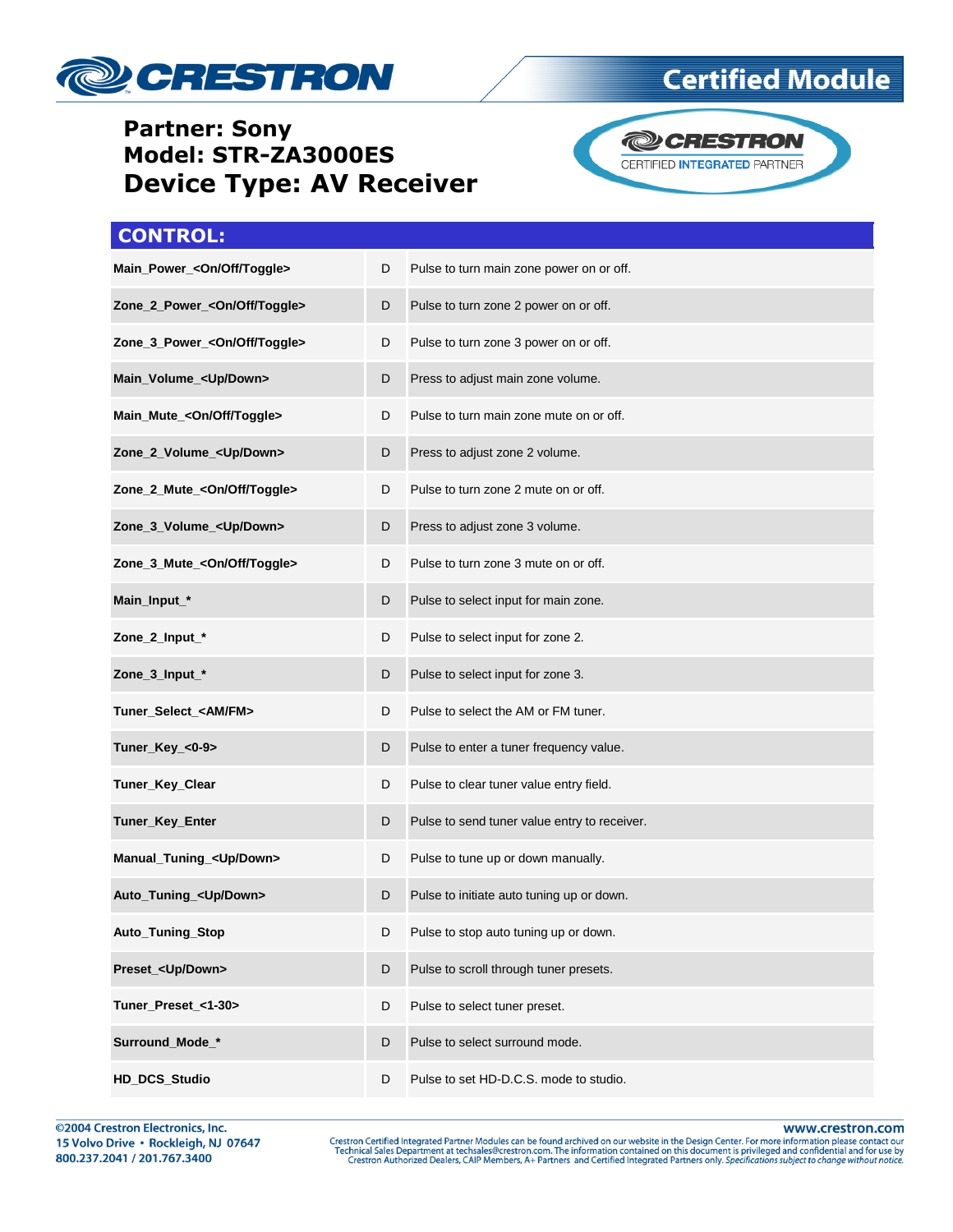# **DECRESTRON**

#### **Partner: Sony** Model: STR-ZA3000ES **Device Type: AV Receiver**



**Certified Module** 

| HD_DCS_Theater                                 | D | Pulse to set HD-D.C.S. mode to theater.                 |
|------------------------------------------------|---|---------------------------------------------------------|
| HD_DCS_Dynamic                                 | D | Pulse to set HD-D.C.S. mode to dynamic.                 |
| Sound_Optimizer_ <on off="" toggle=""></on>    | D | Pulse to turn sound optimizer on or off.                |
| Pure_Direct_ <on off="" toggle=""></on>        | D | Pulse to turn pure direct on or off.                    |
| Main_12V_Trigger_ <on off="" toggle=""></on>   | D | Pulse to turn main 12V trigger on or off.               |
| Zone_2_12V_Trigger_ <on off="" toggle=""></on> | D | Pulse to turn zone 2 12V trigger on or off.             |
| Zone_3_12V_Trigger_ <on off="" toggle=""></on> | D | Pulse to turn zone 3 12V trigger on or off.             |
| Enter                                          | D | Pulse to select enter.                                  |
| <b>Memory</b>                                  | D | Pulse to store an AM/FM station to a preset.            |
| GUI_ <on off="" toggle=""></on>                | D | Pulse to turn GUI on or off.                            |
| Menu                                           | D | Pulse to select menu function.                          |
| <b>Display</b>                                 | D | Pulse to select display function.                       |
| Cursor_ <up down="" left="" right=""></up>     | D | Pulse to navigate through on screen display.            |
| <b>Cursor_Enter</b>                            | D | Pulse to select highlighted on screen selection.        |
| Return                                         | D | Pulse to go back one menu item.                         |
| Option                                         | D | Pulse to select option function.                        |
| Play                                           | D | Pulse to select play.                                   |
| <b>Stop</b>                                    | D | Pulse to select stop.                                   |
| <b>Pause</b>                                   | D | Pulse to select pause.                                  |
| <b>Previous</b>                                | D | Pulse to select previous file/song to display/play.     |
| <b>Next</b>                                    | D | Pulse to select next file/song to display/play.         |
| <b>Rewind</b>                                  | D | Pulse to scan back through a currently playing song.    |
| Fast_Forward                                   | D | Pulse to scan forward through a currently playing song. |
| HDMI_Out_A                                     | D | Pulse to enable HDMI output a.                          |

@2004 Crestron Electronics, Inc. 15 Volvo Drive · Rockleigh, NJ 07647 800.237.2041 / 201.767.3400

www.crestron.com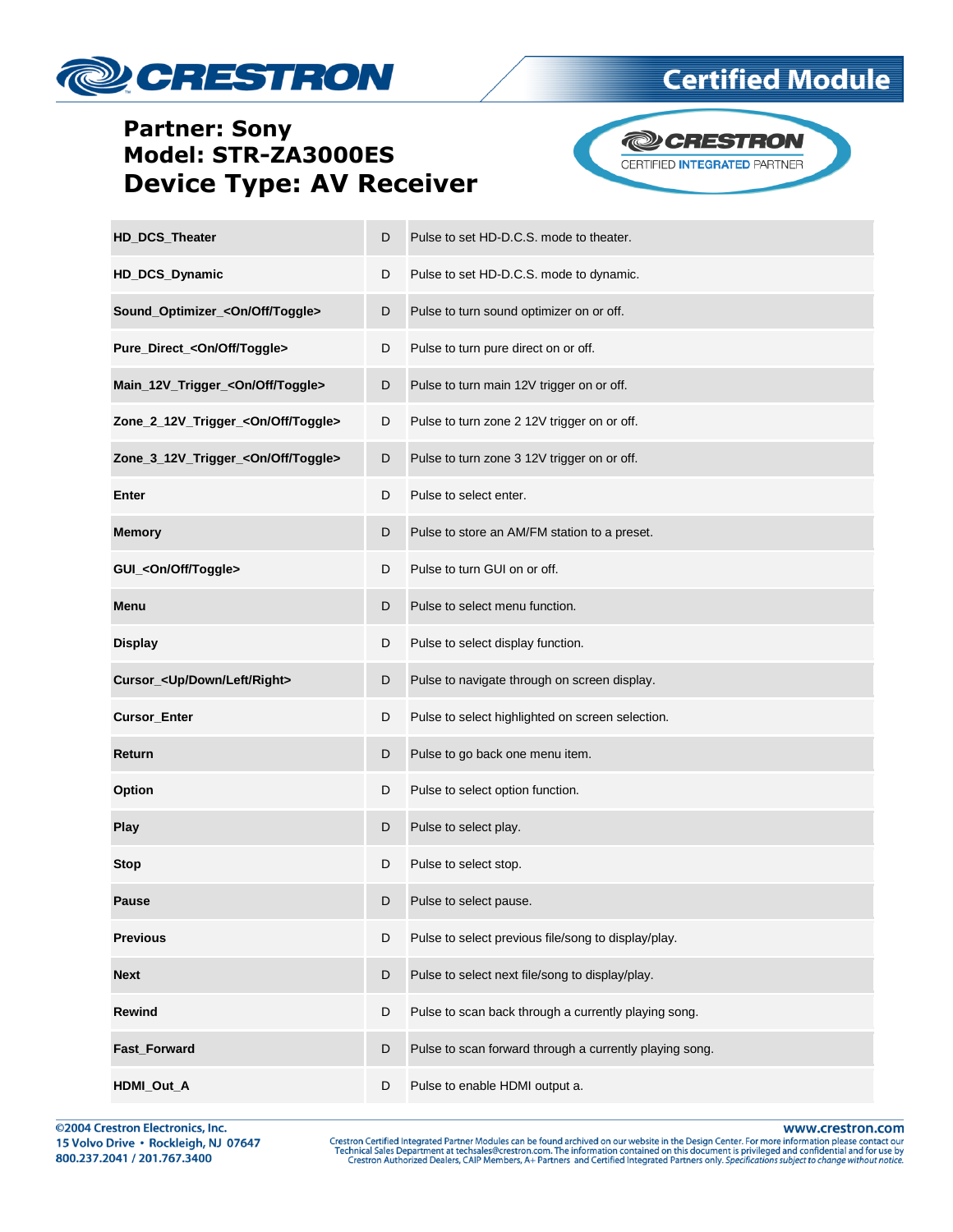# **DECRESTRON**

## **Certified Module**

### **Partner: Sony** Model: STR-ZA3000ES **Device Type: AV Receiver**



| <b>HDMI Out B</b>                | D            | Pulse to enable HDMI output b.                                                                                                      |
|----------------------------------|--------------|-------------------------------------------------------------------------------------------------------------------------------------|
| HDMI_Out_A+B                     | D            | Pulse to enable HDMI outputs a and b.                                                                                               |
| HDMI Out Off                     | D            | Pulse to disable HDMI outputs a and b.                                                                                              |
| <b>Custom Preset Off</b>         | D            | Pulse to select custom preset off.                                                                                                  |
| Custom Preset Scene <1-4>        | D            | Pulse to select custom preset scene.                                                                                                |
| Poll Enable                      | D            | Latch high to enable polling every 30s.                                                                                             |
| ${TCP/IP}$ Client >> Connect-F}} | D            | To be connected to the "Connect F" input on the TCP/IP client definition.                                                           |
| {{TCP/IP_Client_>>_status}}      | A            | To be connected to the "status" input on the TCP/IP client definition that will be<br>communicating with the unit being controlled. |
| $\{ \{ TCP/IP\_Client \} \}$     | $\mathbf{s}$ | To be connected to the "RX\$" input on the TCP/IP client definition that will be<br>communicating with the unit being controlled.   |

| <b>FEEDBACK:</b>                 |   |                                                                            |
|----------------------------------|---|----------------------------------------------------------------------------|
| Main_Power_Is_ <on off=""></on>  | D | Indicates the main zone power status.                                      |
| Zone 2 Power Is < On/Off>        | D | Indicates the zone 2 power is status.                                      |
| Zone 3 Power Is < On/Off>        | D | Indicates the zone 3 power is status.                                      |
| Main_Volume_Gauge                | A | Indicates the main zone volume level. For a gauge object on<br>touchpanel. |
| Main_Mute_Is_ <on off=""></on>   | D | Indicates the main zone mute status.                                       |
| Zone_2_Volume_Gauge              | A | Indicates the zone 2 volume level. For a gauge object on touch panel.      |
| Zone 2 Mute_Is_ <on off=""></on> | D | Indicates the zone 2 mute status.                                          |
| Zone_3_Volume_Gauge              | A | Indicates the zone 3 volume level. For a gauge object on touch panel.      |
| Zone 3 Mute Is < On/Off>         | D | Indicates the zone 3 mute status.                                          |
| Main_Input_Is_*                  | D | Indicates the currently selected main zone input.                          |
| Zone_2_Input_Is_*                | D | Indicates the currently selected zone 2 input.                             |

www.crestron.com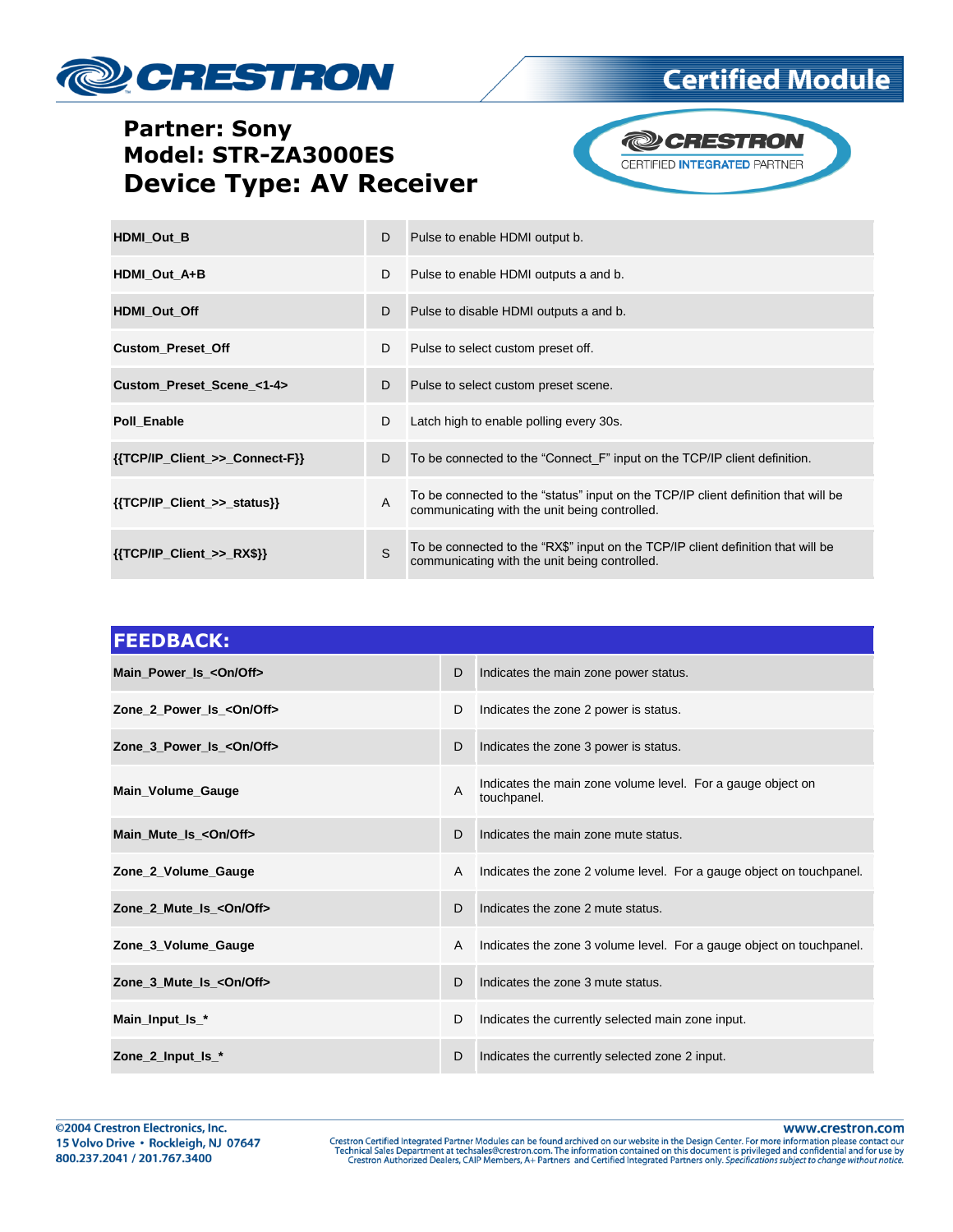

## **Certified Module**

### **Partner: Sony** Model: STR-ZA3000ES **Device Type: AV Receiver**



| Zone_3_Input_Is_*                         | D | Indicates the currently selected zone 3 input.                                                                   |
|-------------------------------------------|---|------------------------------------------------------------------------------------------------------------------|
| Tuner_ <am fm="">_Is_Selected</am>        | D | Indicates that the AM or FM tuner is selected for control.                                                       |
| Tuner_Entry_Text                          | S | Displays a tuner station request that will be sent to the receiver upon<br>pulsing the "Tuner_Key_Enter" signal. |
| Tuner_Preset_Text                         | S | Displays the currently selected tuner preset.                                                                    |
| Tuner_Frequency_Text                      | S | Displays the current tuner frequency.                                                                            |
| Tuner_Preset_Is_*                         | D | Indicates the currently selected tuner preset.                                                                   |
| Tuner_ <ls ls_not="">_Tuning</ls>         | D | Indicates that the tuner is or is not scanning through stations.                                                 |
| Tuner_Is_Tuning_ <down up=""></down>      | D | Indicates that the tuner is tuning up or down.                                                                   |
| Tuner_Mono_Is_ <off on=""></off>          | D | Indicates the tuner is mono mode status.                                                                         |
| Tuner_ <ls ls_not="">_Tuned</ls>          | D | Indicates that the tuner is or is not tuned.                                                                     |
| Tuner_ <ls ls_not="">_On_RDS_Station</ls> | D | Indicates that the tuner is or is not on an RDS station.                                                         |
| Surround_Mode_Is_*                        | D | Indicates the current surround mode.                                                                             |
| HD_DCS_Is_Studio                          | D | Indicates that the HD-D.C.S. mode is set to stereo.                                                              |
| <b>HD_DCS_Is_Theater</b>                  | D | Indicates that the HD-D.C.S. mode is set to theater.                                                             |
| HD_DCS_Is_Dynamic                         | D | Indicates that the HD-D.C.S. mode is set to dynamic.                                                             |
| Sound_Optimizer_Is_ <on off=""></on>      | D | Indicates that the sound optimizer is on or off.                                                                 |
| Pure_Direct_Is_ <on off=""></on>          | D | Indicates that the sound optimizer is on or off.                                                                 |
| Main_12V_Trigger_Is_ <on off=""></on>     | D | Indicates the main 12V trigger status.                                                                           |
| Zone_2_12V_Trigger_Is_ <on off=""></on>   | D | Indicates the zone 2 12V trigger status.                                                                         |
| Zone_3_12V_Trigger_Is_ <on off=""></on>   | D | Indicates the zone 3 12V trigger status.                                                                         |
| Custom_Preset_Is_Off                      | D | Indicates that custom preset is off.                                                                             |
| Custom_Preset_Scene_<1-4>_Is_Active       | D | Indicates that a custom preset scene is active.                                                                  |
| <b>Is_Connected</b>                       | D | High to indicate that there is an IP connection to the unit.                                                     |

www.crestron.com